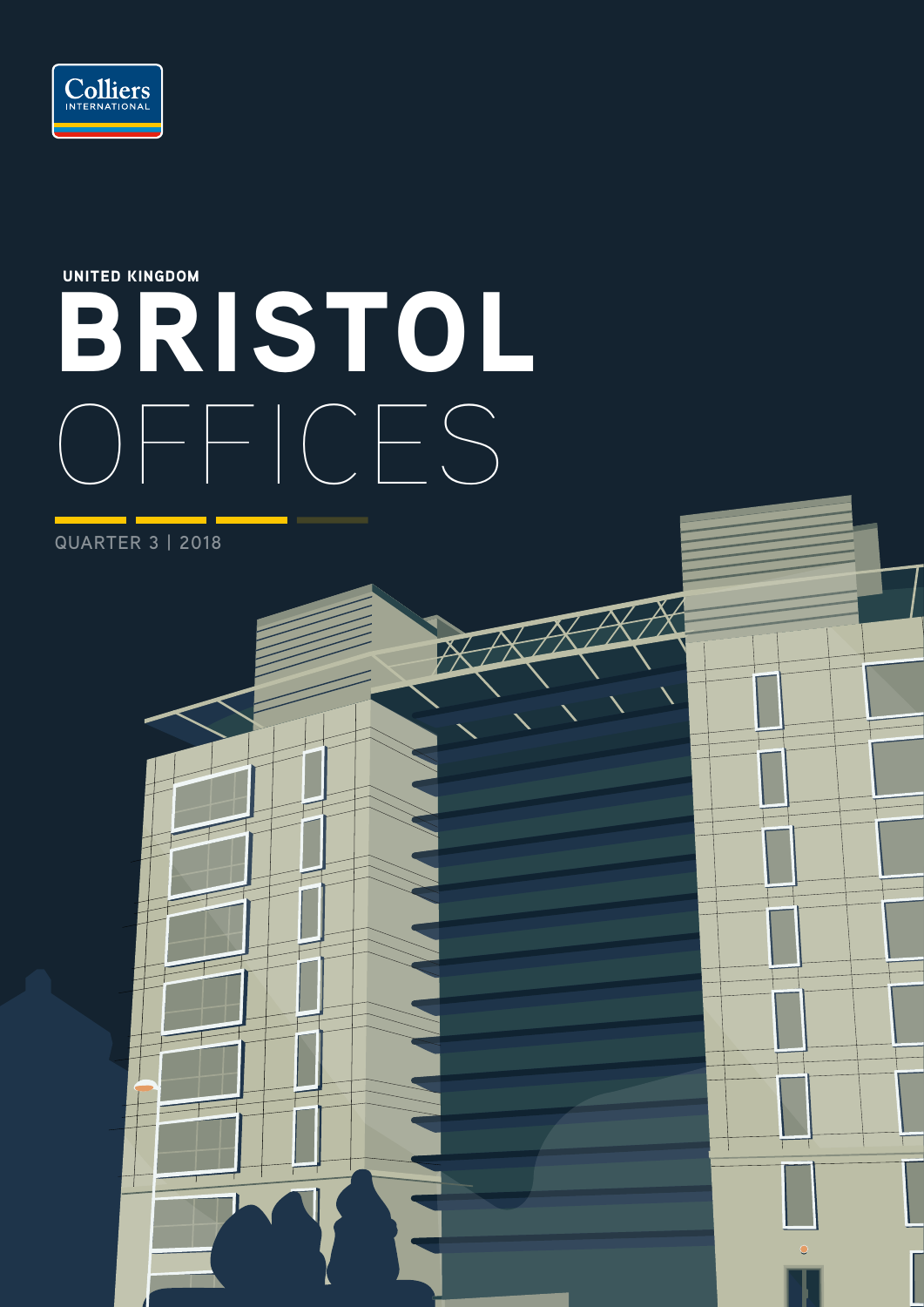

# MARKET HIGHLIGHTS

# **Supply Overview**

Overall supply in both the city centre and out-of-town office markets continues to be constrained. Aurora, Finzels Reach completed in Q3, delivering 95,000 sq ft of new Grade A office space, the only new addition to the market.

# **City Centre Availability**

- **>** All grade availability increased this quarter, with the completion of Aurora, standing at 761,000 sq ft. However, since its peak in 2011, vacant space in the city centre has decreased by 66% and is nearly 50% below the 10-year average of 1.5 million sq ft.
- **>** Grade A availability increased to c. 52,000 sq ft. Despite being speculative when construction commenced, Aurora is 85% let with only 15,500 sq ft available.
- **>** The city centre vacancy rate now stands at 6.4%, whilst Grade A vacancy is 2.2%.

**>** Due to the diminished amount of Grade A space, prime rents in the city centre have reached record high levels, a trend which looks set to continue.

# **Out-of-Town Availability**

- **>** Overall availability in the out-of-town market decreased 17% quarter-on-quarter. Total vacant space now stands at 472,065 sq ft.
- **>** There was no change in Grade A availability, and vacancy remains at 3.1%, whilst overall vacancy now stands at 7.5%.
- **>** There is very little unoccupied space in the larger size bands (15K-50K) in the out-oftown market. The vacant space in that size range is mostly of Grade B quality.
- **>** The newly refurbished 800 Aztec West, which has secured the largest out-of-town letting this quarter, still has circa 42,500 sq ft remaining.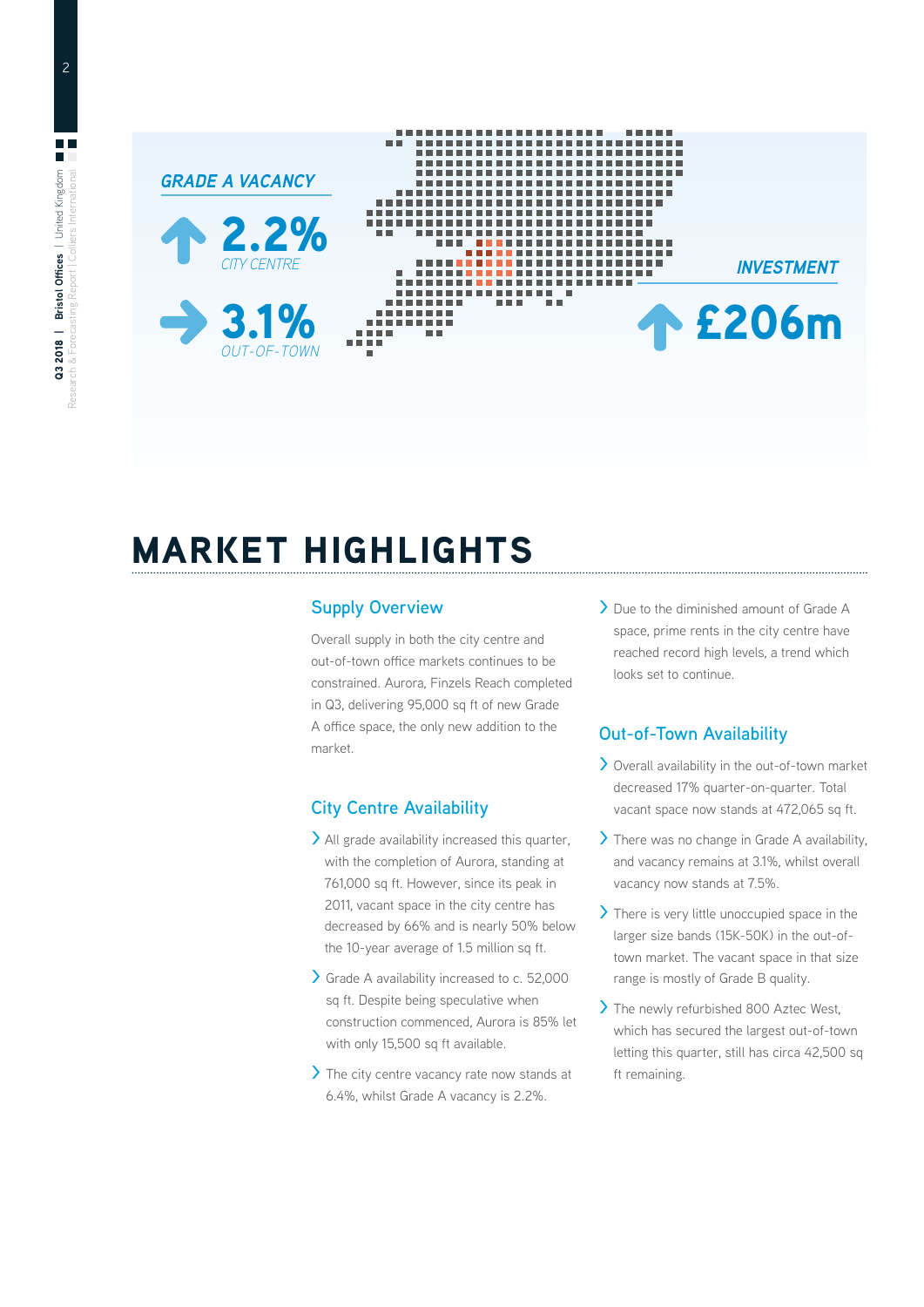



*FIGURE 3:* BRISTOL CITY CENTRE TAKE-UP (Q1-Q3 2018) by Size Band

**CENTRE** 

Availability by Grade



Source: Colliers International

25-50K 15-25K 10-15K 5-10K 3-5K 1-3K

50K

**Tarix**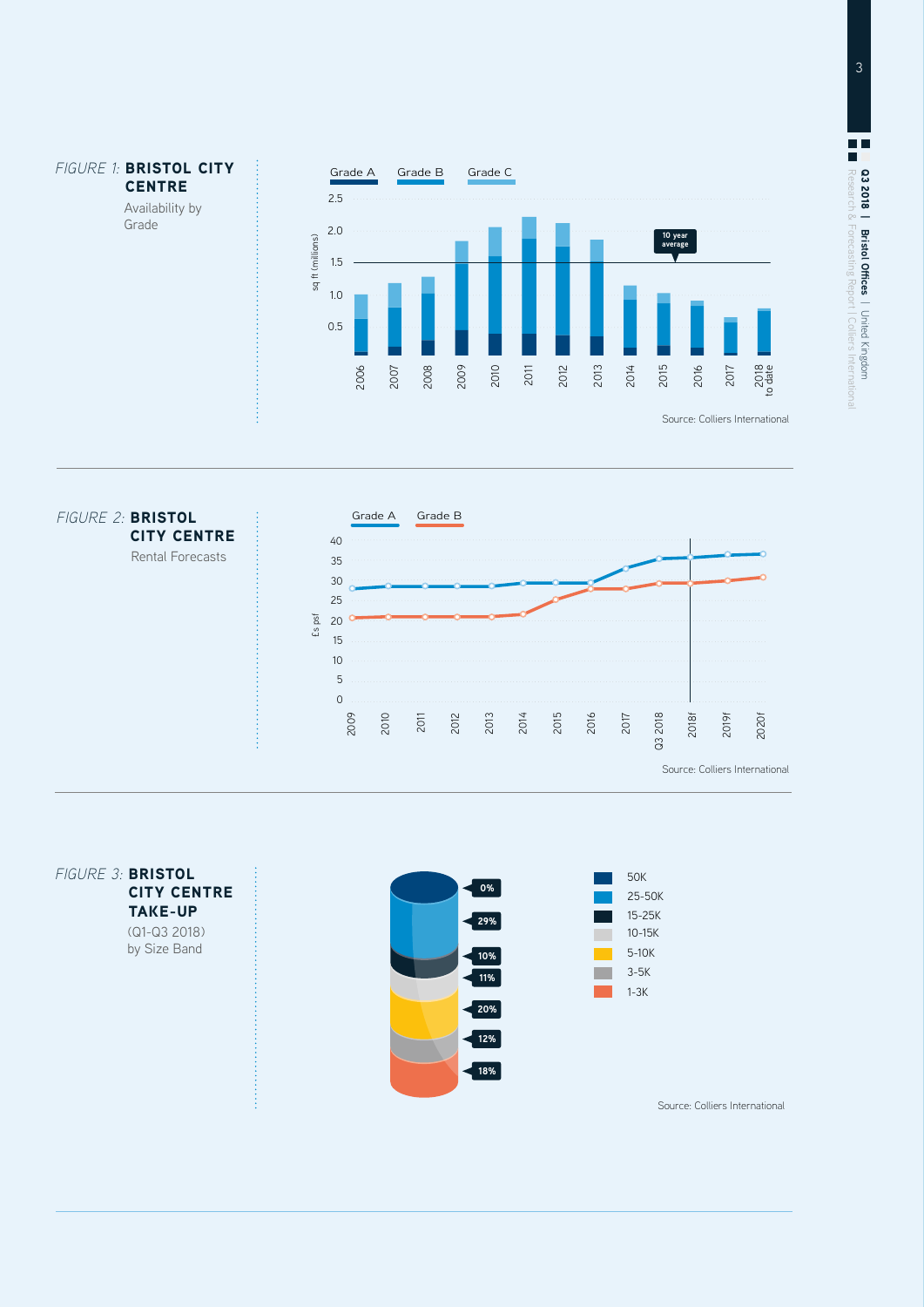### **Take-up Overview**

Following a similar pattern to 2017, the third quarter has had another robust level of overall take-up at just over 280,000 sq ft. This is almost identical to the previous quarter and 24% above the five-year average for Q3. The city centre witnessed its strongest quarter of the year so far, with the out-of-town market also performing well.

### **City Centre Take-up**

- **>** Q3 2018 city centre take-up is almost on par with the same quarter of 2017 at 167,000 sq ft.
- **>** Take-up to date (434,800 sq ft) is almost identical to the same period of 2017, and only 2% below the five-year average.
- **>** The largest deal this quarter was Parmenion Capital taking 31,200 sq ft of Grade A space at the recently completed Aurora, Finzels Reach. This was one of three deals secured at Aurora in Q3.
- **>** 50% of the space taken up this quarter (by size) was in three deals over 20,000 sq ft. which is a difference from the last quarter, where 77% of deals were below 5,000 sq ft.
- **>** Prime rents have jumped up again, with just over £35.00 psf being achieved at Aurora on a letting of 3,194 sq ft.
- **>** This quarter's take-up was diverse with no sector dominating.

# **Out-of-Town Take-up**

- **>** The out-of-town market has performed well in the last two quarters, with Q3 being at 117,000 sq ft. This is 36% above the fiveyear average for this quarter.
- **>** To date, the 2018 take-up stands at 287,500 sq ft, just 1.5% up on the same period last year and 20% up on the five-year average.
- **>** Edvance provided a boost to Q3 by leasing 30,700 sq ft at the substantially refurbished 800 Aztec West.
- **>** The number of transactions above 10,000 sq ft has also improved this quarter with 67% of deals (by size) in this range.
- **>** The highest rent out-of-town achieved this quarter was £21.50 psf at 800 Aztec West.
- **>** The engineering and medical sectors were most dominant in the out-of-town market  $in \Omega$ 3.



Parmenion Capital have taken 31,200 sq ft at Aurora. Finzels Reach



Edvance have taken 30,700 sq ft at 800 Aztec West

# CONCLUSION

A solid third quarter saw both the in and out-of-town markets perform well, with a greater number of larger transactions completing. The lack of supply and the flight to quality office space in the city centre has seen prime rents reach £35.00 psf, which was achieved at the speculatively constructed Aurora, Finzels Reach and now has only one floor remaining. Following a poor first quarter, the out-of-town take-up has bounced back to be 20% above the five-year average.

4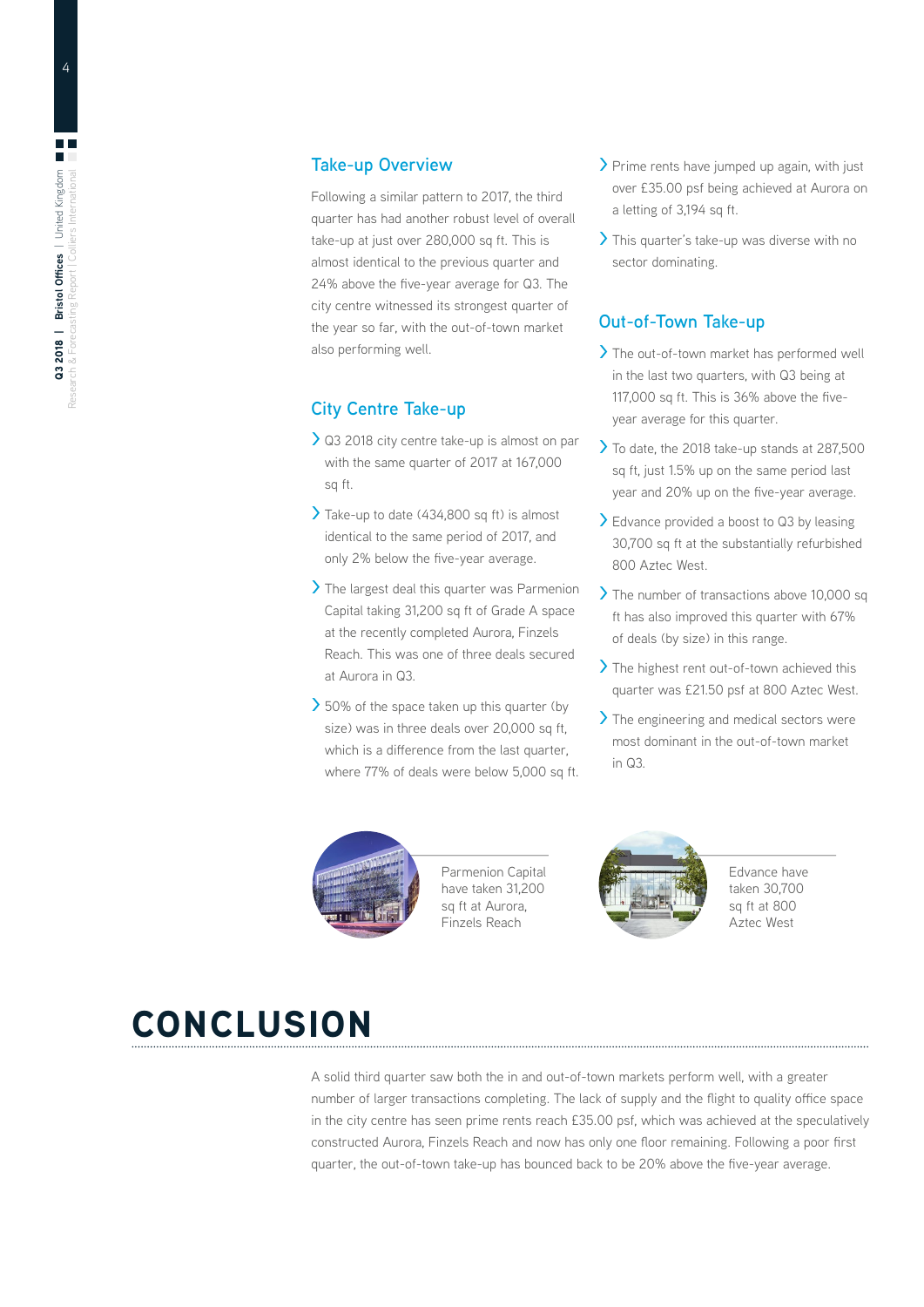





Source: Colliers International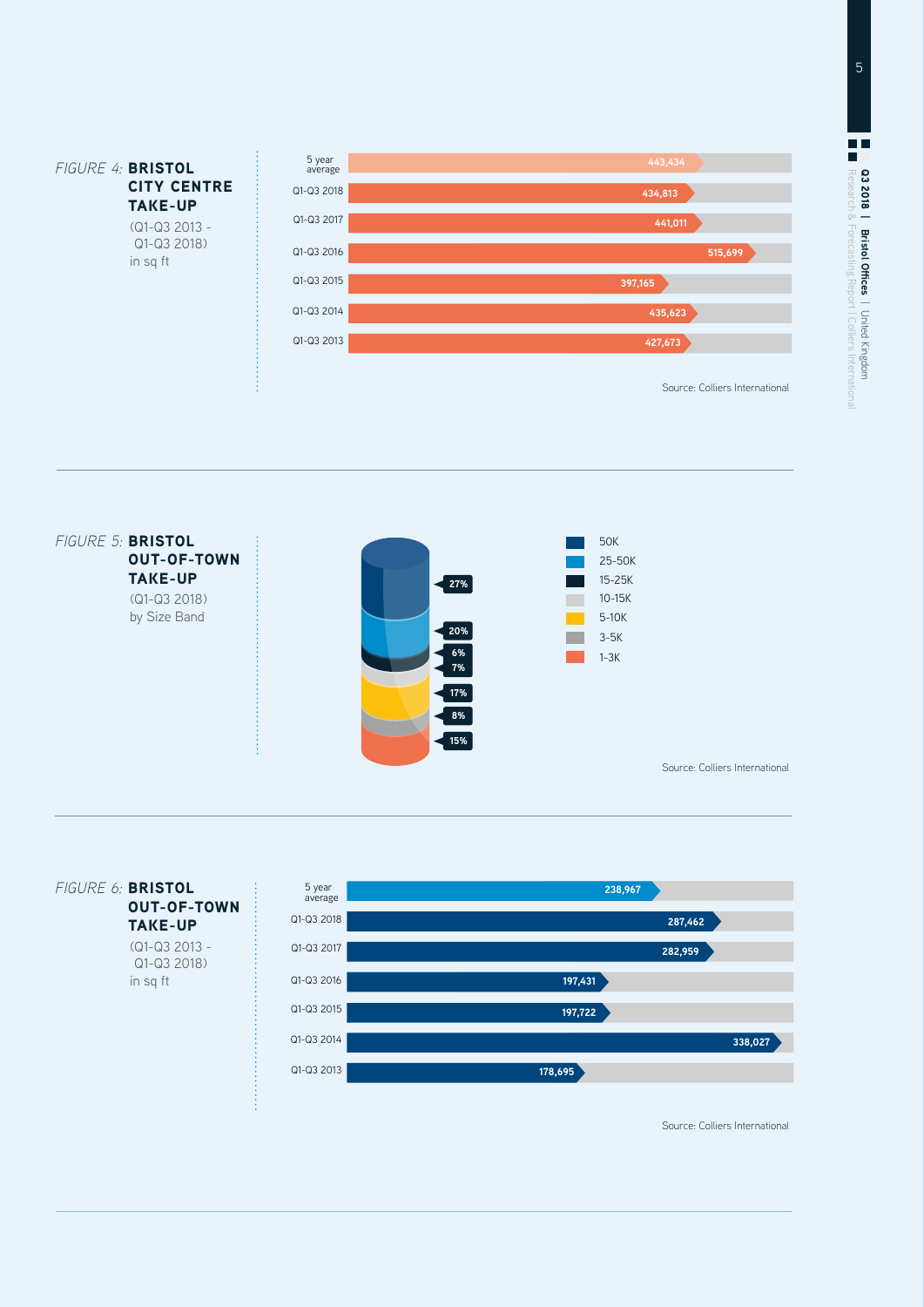### **Investment Overview**

Total investment volumes in Bristol for Q3 2018 totalled a staggering £205.95m in just eight deals, which reflects a 220% increase on the five-year average for the same period, a 350% increase on the previous quarter and broadly half of the total amount transacted in the whole of 2017. Unsurprisingly, average deal sizes increased for Q3 from £9.6m in 2017 to £26.1m in 2018.

The key trends for Q3 were:

- **>** A reduction in the number of transactions resulting from a general shortage of supply.
- **>** An increase in the number of "off market" transactions. Of the four largest deals transacted in this period, three did not come to the open market.
- **>** A significant rise in average deal size.
- **>** Prime office yields reaching a record 4.75%.
- **>** Increased out-of-town activity.

### **City Centre Office Investment**

Only four deals in central Bristol completed in Q3 totalling circa £161.2m. Of these, two are located on the edge of the city centre at Winterstoke Road where Imperial Tobacco undertook two sale and leasebacks on their UK and Global HQ offices. 121 Winterstoke Road was acquired by Aberdeen Standard Investments for around £51m showing 4.50% NIY with a new 20-year lease with five yearly indexed rent reviews.

The property was acquired by Colliers International. The adjacent building let to Imperial Tobacco Limited on a new 10-year lease, with five yearly open market rent reviews, subsequently sold to an overseas investor for circa £15.2m showing 6.2%.

Aurora, a new 95,530 sq ft multi-let office at Finzels Reach, sold to Royal London Asset Management for £62.13m showing a NIY of 4.75%. The AWULT to expiry is circa 11.3 years and nine years to break.

Castlemead, Lower Castle Street currently Bristol's tallest tower, sold for circa £32m showing a NIY of 7.16%. The property is multilet with a short AWULT. The purchaser was a property company.

### **Out-of-Town Investment**

Compared with the previous quarter, the north Bristol office market saw a healthy increase in activity with three deals totalling £28.12m. The largest of these was the acquisition of a 36-acre site for redevelopment including the income producing Incubator and Grow On buildings for £18m by South Gloucester Council.

The largest standard office transaction was 2630 Aztec West, sold by Colliers on behalf of an institutional purchaser to a private property company for £16.65m showing a NIY of 6.93%. The property is let to GE Oil & Gas Plc for a further 4.8 years.

 $6\overline{6}$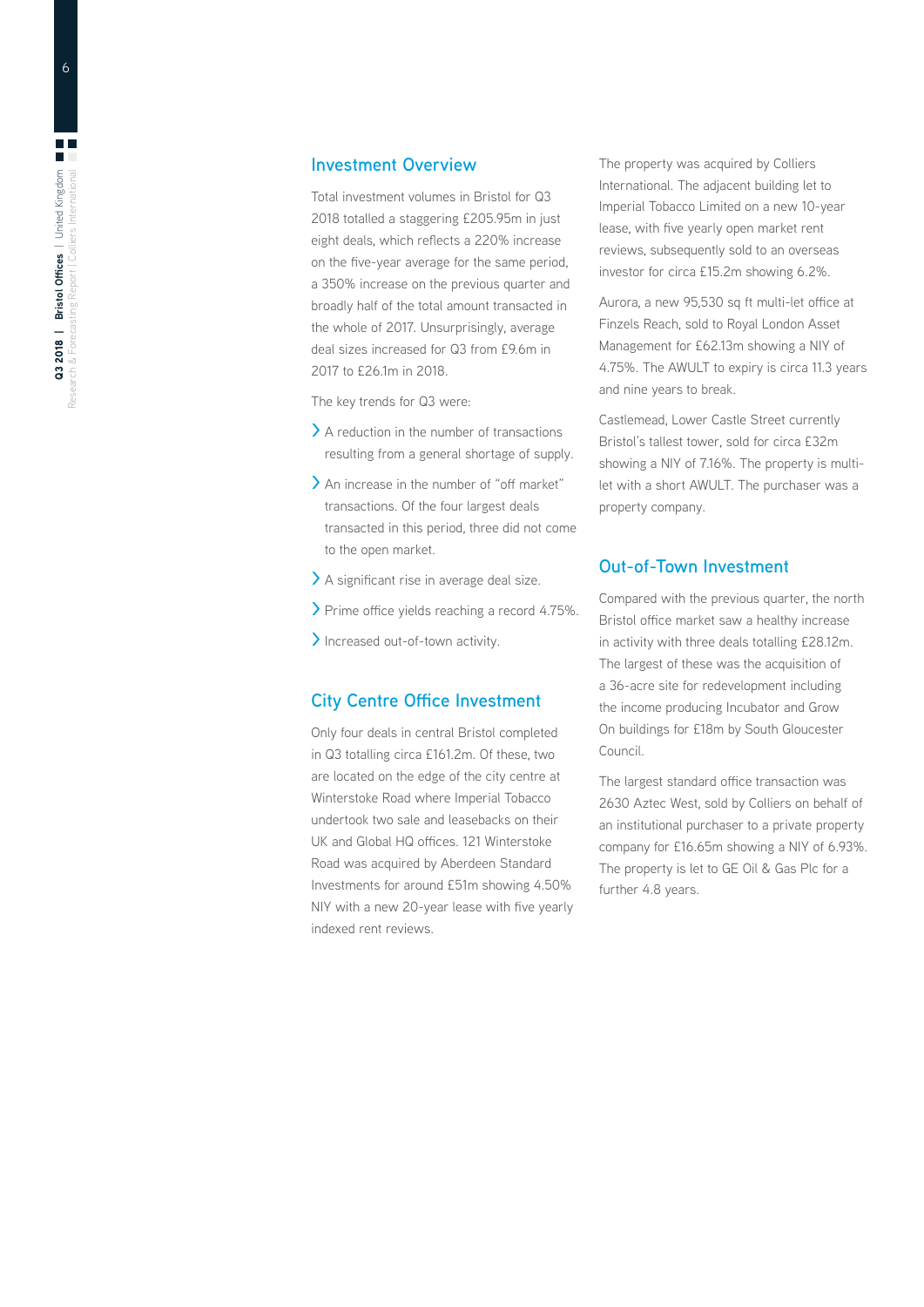





7